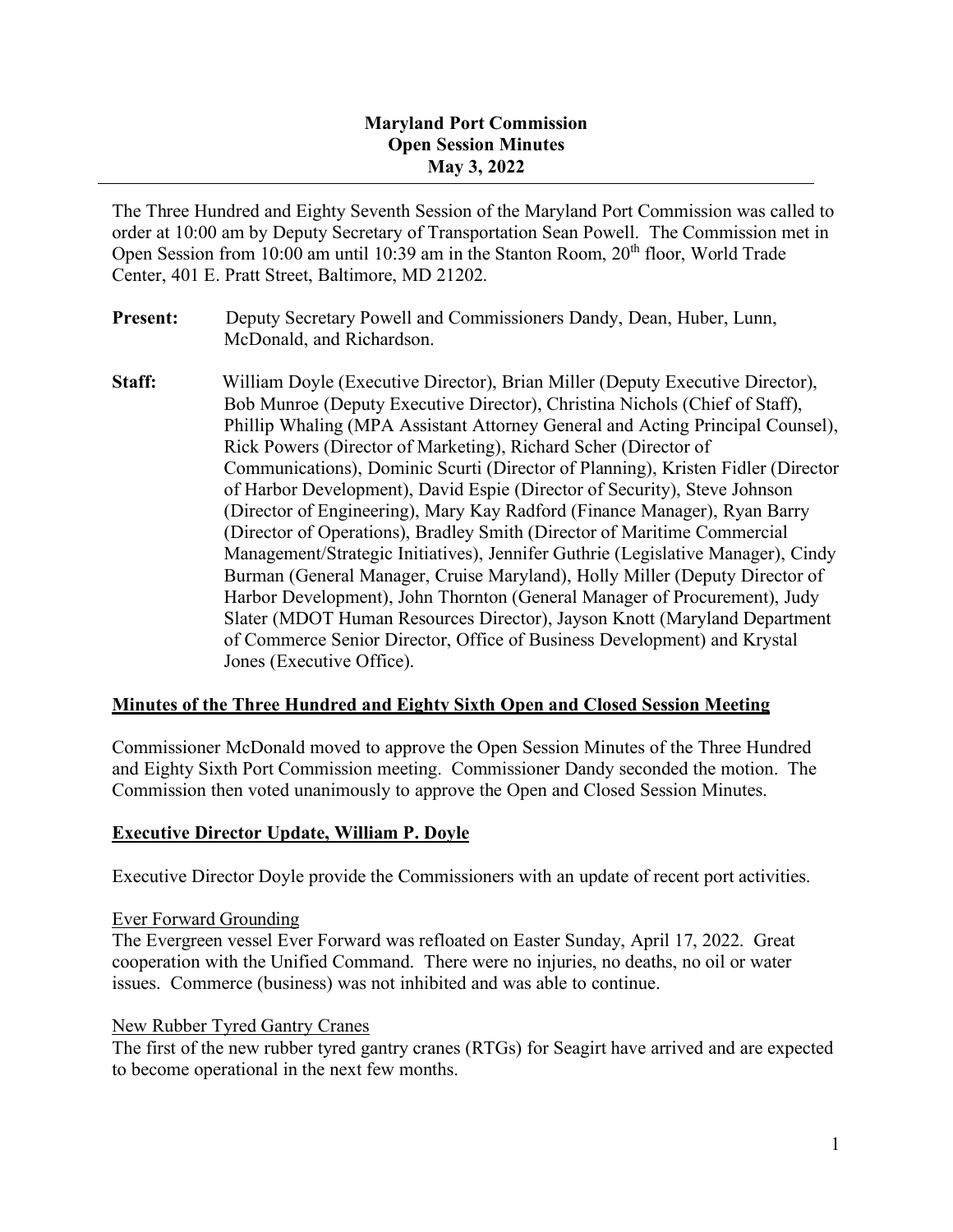New Post-Panamex Cranes

Crane #12 was operational for 19 hours. Cranes will be put into full use once the warranty has been signed from China, the current pandemic lockdown has created a delay in obtaining their signatures.

#### **2022 General Assembly Wrap Up, Jennifer Guthrie**

Ms. Guthrie provided the Commissioners with a wrap up of the 2022 Maryland General Assembly session.

There were no MDOT MPA bills before the Maryland General Assembly this session.

SB 275 – Time to Care Act of 2022: Gubernatorial Veto Override The Time to Care Act 2022 is a Family Medical Leave Act (FMLA) for employers which goes into effect in 2023 and the benefits begin in 2025.

SB 528 – Comprehensive Climate Change Solutions: Enacted The Climate Change Solutions Act was passed. The Act is a comprehensive legislation which sets statewide emissions goals, energy efficiency and building emissions goals, and automobile emissions regulations for the State of Maryland fleet.

SB 1 – Prevailing Wage – Stop Work Orders: Gubernatorial Veto Override Prevailing Wage – Stop Work Order was passed with an override of a gubernatorial veto. Amendments were included that are beneficial to contract workers. The act allows the State to issue stop work orders at contractor work sites for violating the State's prevailing wage policy. This act applies to work performed on public works projects that meets certain parameters.

SB 812 – Cybersecurity – Coordination and Governance: Passed Enrolled Multiple cybersecurity bills were proposed this session. The bill of significance to MDOT MPA is SB 812 which is a bill that requires state agencies to fall under the umbrella of the Maryland Department of Information Technology (DoIT). MDOT was not assigned to DoIT under this bill, however, it must be in compliance with State government cybersecurity policies. The bills were developed to strengthen the ability of state and local governments to protect government computer systems.

Deputy Secretary Powell commended the MDOT legislative team for its efforts in defending the concerns of the agency. Great work was accomplished by Jennifer Guthrie and the other staff from the other MDOT transportation business units in protecting MDOT's interest this session.

There were other highlights for the Office of Government Affairs this year including recent visits by federal officials and local organizations. Some of those recent visits were:

Rep. Dutch Ruppersberger, Baltimore City Mayor Brandon Scott, U.K. Trade Secretary Anne-Marie Trevelyan, U.S. Trade Ambassador Katherine Tai, Senator Ben Cardin and Senator Chris Van Hollen visited the Port of Baltimore on March 21, 2022. This visit was a part of the trade talks between the United States and Great Britain.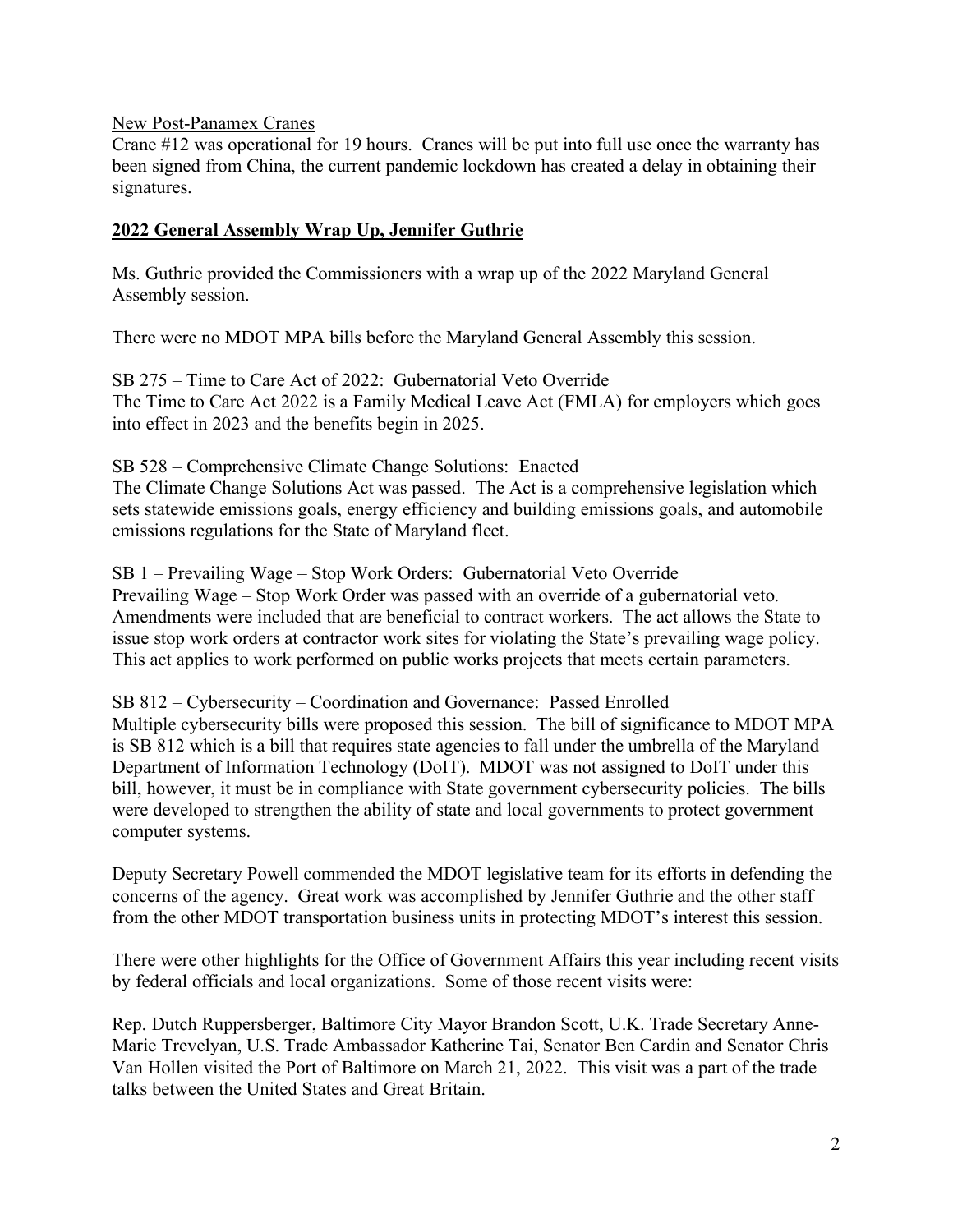The U.S. Army Corps of Engineers and officials from the Office of the Assistant Secretary of the Army for Civil Works visited the Port of Baltimore to announce the President's FY2023 Budget for Civil Works on March 28, 2022.

The Maryland Chamber of Commerce's Board of Directors visited the Port of Baltimore on April 26, 2022. The members were given a tour of the port and Masonville Cove.

On April 4, 2022, Department of Natural Resources Secretary Jeannie Haddaway-Riccio, U.S. Army Corps of Engineers Baltimore District Commander, Colonel Estee Pinchasin, MDOT MPA Executive Director Bill Doyle, and Senator Ben Cardin announced the "Mid-Bay Underway" project with nearly \$84 million in federal construction funding for FY2022.

## **Forest Products and Coal Commodity Update, Rick Powers, Director of Marketing**

Mr. Powers provided the Commissioners with an update of the Port of Baltimore's forest products and coal commodity business.

Things are going well. Witnessing the operations of the unloading of forest products provides a glimpse into the specialized equipment used to handle this cargo. Specialized clamps are calibrated specifically for each unique type of forest product.

All Port of Baltimore terminal volumes were up as a whole. Port specific terminals were up 76.3% due to MDOT MPA's contract with Metsä Board that took effect in 2021. Most of the product is shipped through Dundalk Marine Terminal and some is shipped through South Locust Point Marine Terminal. Metsä is looking to expand further with the Port of Baltimore because of its new pulp mill. It is really eyeing an expansion with the Port. Its best option is an off-dock distribution center.

UPM volumes were down in 2021. UPM focuses on printed materials. It is determined to continue with this focus. It expects to expand in 2022.

UPM experienced a strike at some of its mills beginning in January 2022. The Port of Baltimore continued to receive product from other UPM mills, but not from mills in Finland. The last product from Finland was received and discharged in February 2022. The strike had been extended until May 2022, however UPM and its union agreed on collective bargaining agreements for five of its businesses. Due to this resolution, the strike ended immediately on April 22, 2022, which allowed employees to return to work. UPM will restart customer deliveries as soon as possible.

The coal industry is thriving. Coal is one of the largest trading businesses in the world. Coal exports are up at the Port of Baltimore. Coal exports were up at CONSOL Energy by 62.02%, however operations at CSX slowed down due to an accident at the CSX Curtis Bay Coal Pier in December 2021. There were no injuries, and no one was hurt as a result of the accident. The CSX terminal should be up and running in a few months. The CSX terminal is a major thermal coal port hub to markets in India, Europe and the Middle East.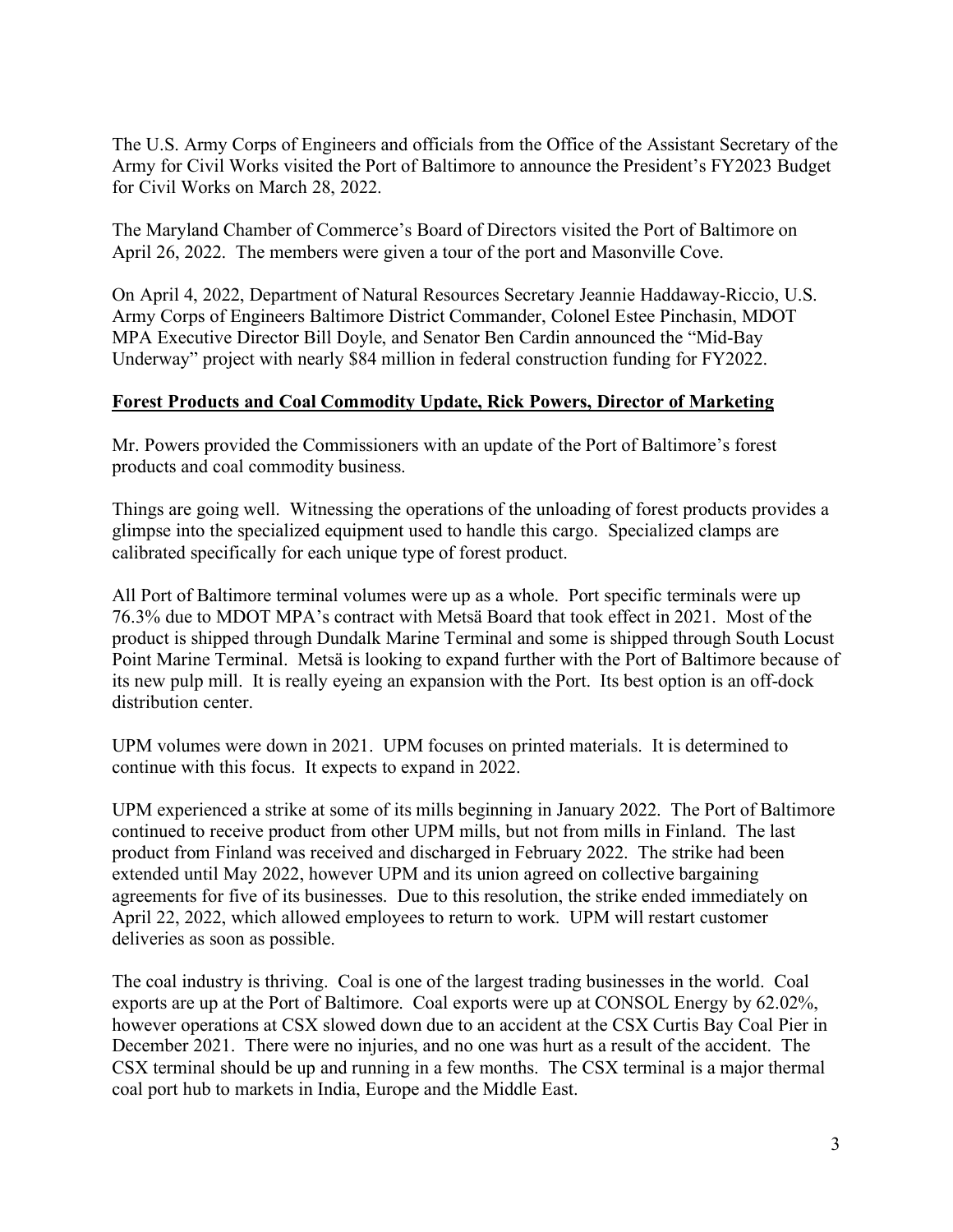CONSOL Energy operates the CNX Marine Terminal at the Port of Baltimore. The terminal is serviced by two rail lines, CSX Transportation and Norfolk Southern. CONSOL installed a new railcar, thereby increasing production.

Deputy Secretary Powell asked about the clamps used for handling the forest products. Mr. Powers confirmed that each product has its own specifically calibrated pressurized number which enables it to be properly handled. Deputy Secretary Powell stated that it is amazing how much detail is required for the handling of each specific product.

#### **Contracts for Approval, Kristen Fidler, Director of Harbor Development**

Kristen Fidler, Director of Harbor Development, presented the following contract to the Maryland Port Commission for approval:

1. Contract #522059 – Project Partnership Agreement between the Department of the Army and the State of Maryland for Construction of the Mid-Chesapeake Bay Islands Ecosystem Restoration Project, Dorchester County, Maryland. Award: U.S. Army Corps of Engineers Baltimore District. Total Project: \$2,961,922,000 (\$1,036,673,000 – 35% MDOT MPA's Share, \$1,925,249,000 – 65% U.S. Army Corps of Engineers' Share); Term: May 27, 2022 – December 31, 2072.

Ms. Fidler reported on the outreach to the watermen and the community in Dorchester County. They are very excited about the plan and the dredging of the Honga River.

Deputy Secretary Powell called Ms. Fidler a "star" on the Eastern Shore CTP tour. Ms. Fidler praised Holly Miller, Deputy Director of Harbor Development, as the go-to person for support on dredging issues. The design element of the project was taken to the Board of Public Works a few years ago. The cost share helps to deliver the project on time. The project will restore habitat and help protect submerged habitat. In 50 years, the project will be worth \$2 billion. MDOT MPA uses the Maryland Department of the Environment on the ground and to deliver MDOT MPA's portion of the project. MDOT MPA and MDE will make every effort to fulfill the MBE requirement for this project. MDE's MBE goal for this project is 29%. The Barren Island construction will begin in September 2022. The project started in 2005 with feasibility study and other alternatives.

Bob Munroe and Holly Miller worked on the contract and negotiated on MDOT MPA's behalf with U.S. Army Corps of Engineers. Commissioner Huber asked if there was an opportunity for an entity like Ducks Unlimited to be given access to operate tours at Mid-Bay. Ms. Miller expressed that there are always opportunities additional partners to be involved. Ms. Fidler mentioned that Ducks Unlimited is already in partnership with the Corps in the Great Lakes area.

Mr. Doyle commented that Maryland has set the standard worldwide with its dredging projects. He stated that the wave of the future is a "Poplar Island" in every port.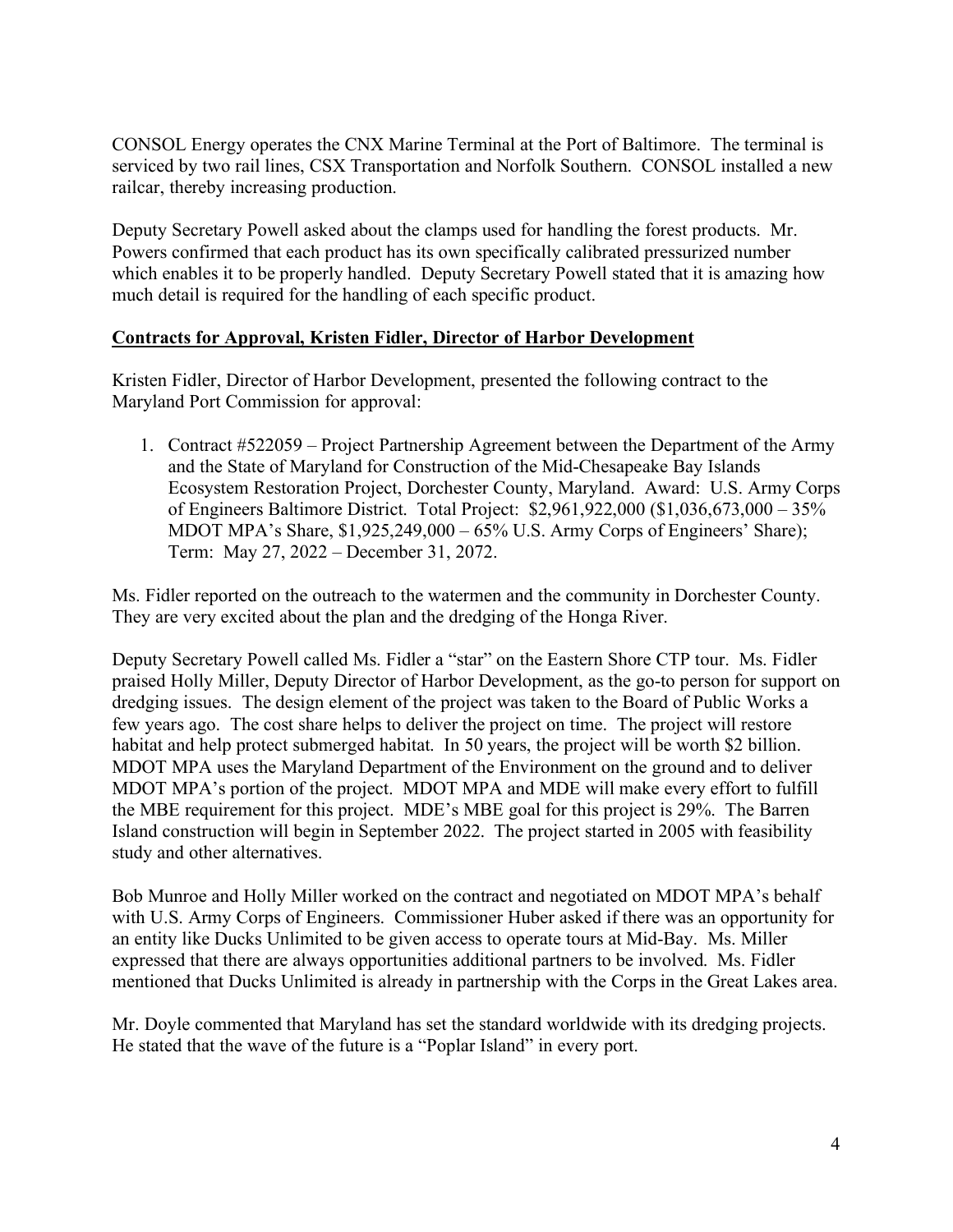After this discussion, a motion to approve was made by Commissioner McDonald, seconded by Commissioner Richardson, and approved unanimously by the Commission.

## **Maryland Department of Commerce Update**

Jayson Knott, Maryland Department of Commerce Senior Director, Office of Business Development, representing ex-officio member Secretary Mike Gill, provided an update of the activities of the department.

Climate change legislation will affect buildings over 35,000 sq. ft. and increase costs for new distribution centers and new tenants.

The Bainbridge Logistics Center flag raising was recently held. The new logistics center will be located on the site of the former Bainbridge Naval Training Center. The Bainbridge property is tied up with the U.S. Navy for remediation. The Navy placed the property in escrow. MRP Industrial, which did the Eastgate Logistics Park, is the Phase I developer. The building is being constructed on spec because the commercial real estate market is hot so the building should be easy to fill up.

The Perryman Project in Cecil County is facing challenges. An override vote was done in the County Council. The project may end up in court. Chesapeake Real Estate Group is the developer. The farmland was rezoned for development in 1997.

Deputy Secretary Powell stated that MDOT asked to comment on this project. MDOT's position is that it is the county's decision. Commerce provided basic data on demand.

Hitachi Rail is a new rail manufacturing facility being built in Hagerstown that is expected to employ 500 workers.

Deputy Secretary Powell commented that Harford County/Cecil County have become "DC Central," referring to the number of distribution centers in the region. The Cecil County Executive has placed a moratorium on new distribution centers.

#### **Move into Closed Session**

At 10:39 am, in accordance with State General Provision Article, Section 3-305(b)(1), Annotated Code of Maryland, Commissioner Dean moved that the Commission meet in Closed Session, and Commissioner Lunn seconded the motion. The motion was approved unanimously. See the attached Closing Statement. The Commission met in Closed Session from 10:39 am until 11:25 am. Deputy Secretary Powell and Commissioners Dandy, Dean, Huber, Lunn, McDonald, and Richardson, William Doyle (Executive Director), Robert Munroe (Deputy Executive Director), Christina Nichols (Chief of Staff), Phil Whaling (MPA Assistant Attorney General and Acting Principal Counsel), Judy Slater (MDOT Director of Human Resources) were present. Cynthia Burman, General Manager, Cruise Maryland, was promoted to Deputy Director of Marketing, and the compensation of two individuals was addressed.